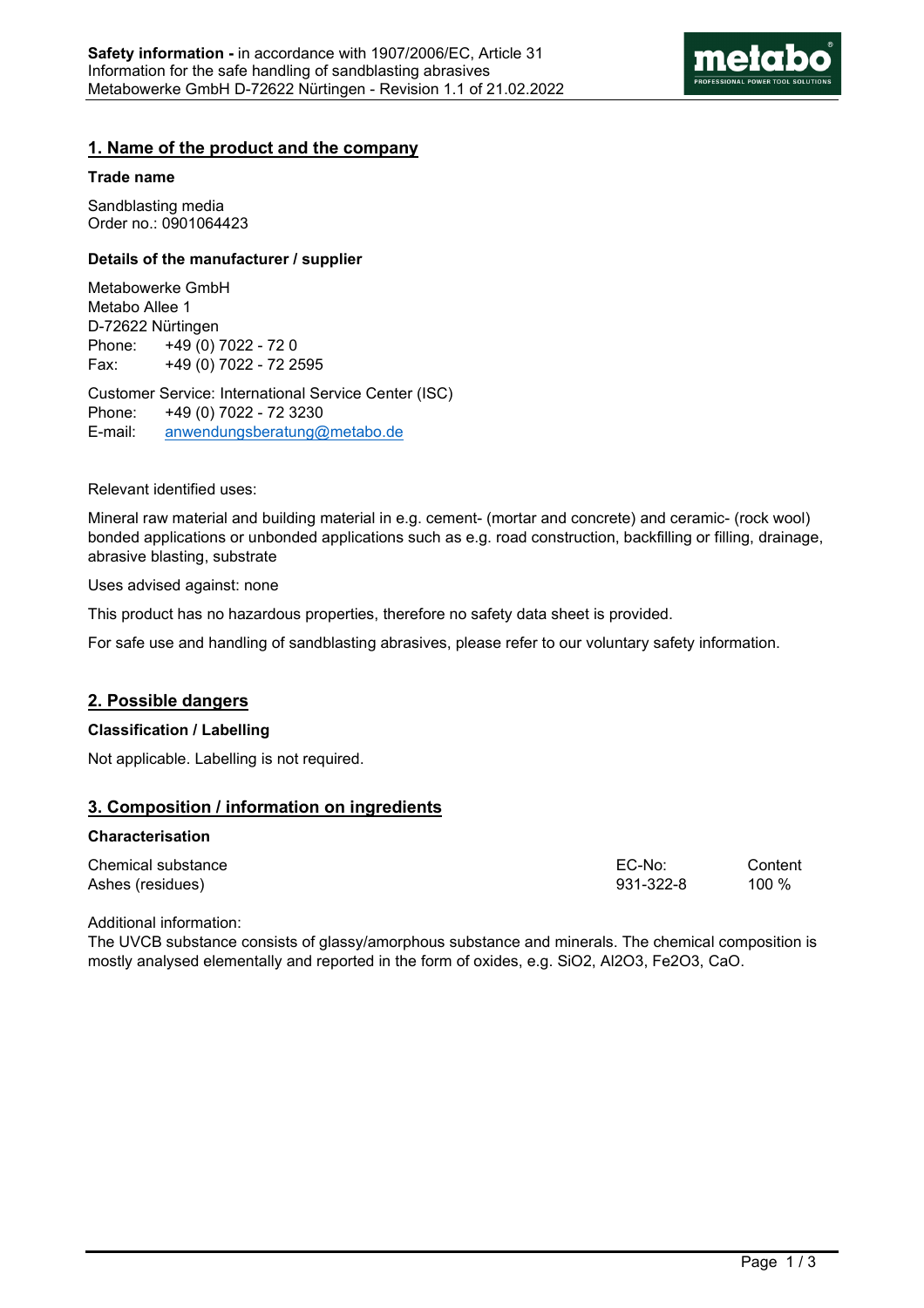

# **4. First aid measures**

# **Description of the first aid measures**

Please also note no. 8 and 16 of the voluntary product information.

Inhalation: No specific measures required. Eye contact: Wash with water, eye wash, if irritation persists seek medical attention. Skin contact: Wash off with water Ingestion: Drink plenty of water (consult a doctor if you feel unwell). Notes for the doctor: No allergic reactions known. It is a mineral aggregate. Mechanical skin and eye irritation may occur

# **5. Fire fighting**

# **Extinguishing agent:**

The substance is not flammable. Match the extinguishing agent to the surroundings.

# **Dangers:**

None.

# **6. Measures in the event of accidental release**

Dust formation must be avoided.

# **7. Handling and storage**

Avoid dust formation. Do not eat, drink or smoke in the work area. Wear suitable protective clothing. Avoid prolonged skin contact. Wash hands after work.

# **8. Exposure controls / personal protective equipment**

# **Exposure limits:**

Components with limit values that require monitoring at the workplace: (Observe country-specific official regulations):

General dust limit value according to TRSG 900: 1.25 mg/m<sup>3</sup> (alveolar fraction) 10 mg/m³ (inhalable fraction)

These values are reliably complied with when handling the grain sizes supplied and therefore this material does not pose a dust hazard.